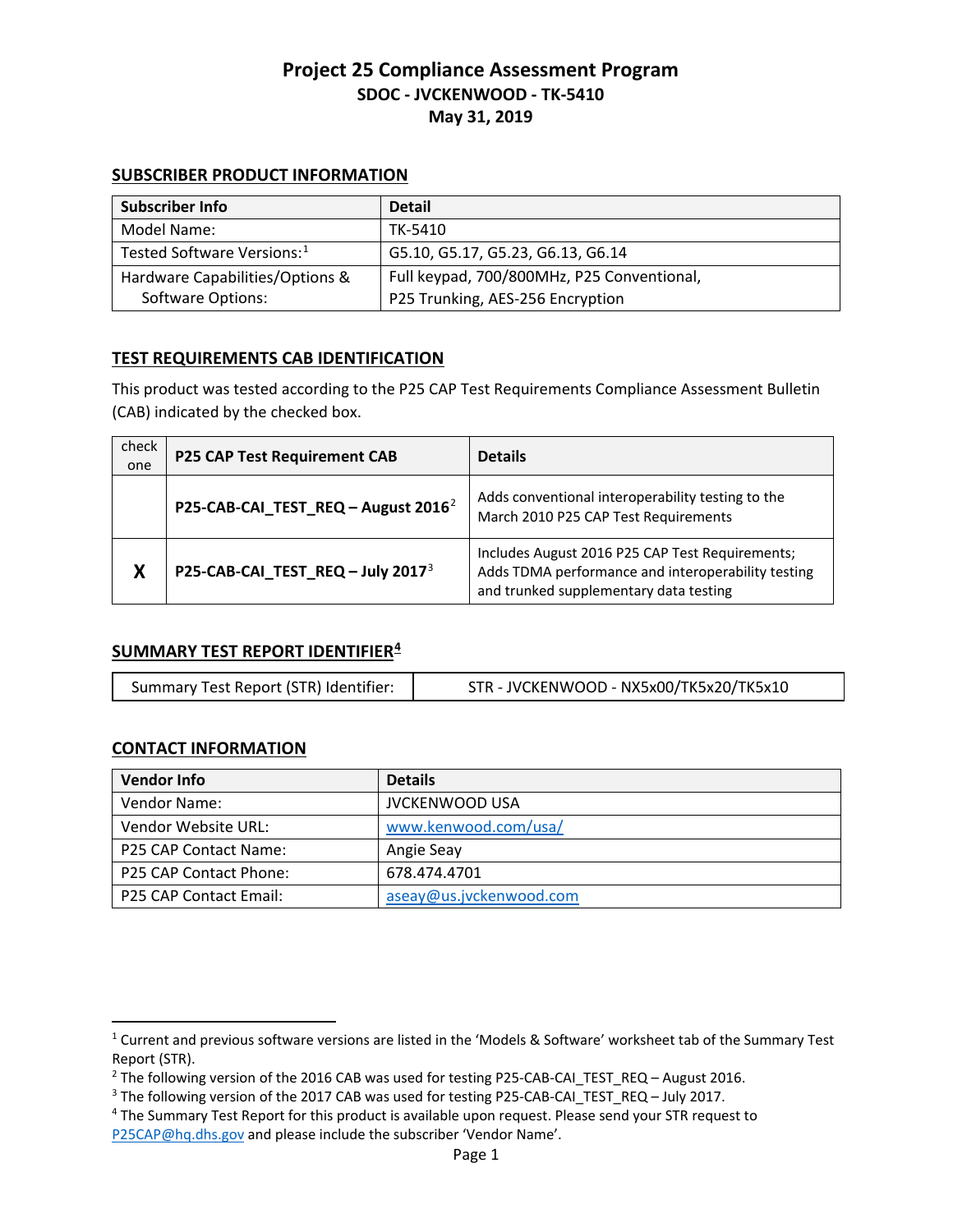### **ENCRYPTION STATEMENT**

This product complies with the P25 CAP Encryption Requirements CAB (P25-CAB-ENC\_REQ). The checked box indicates how the product was tested.

| $\frac{1}{x}$ Tested with the AES 256 encryption algorithm and shall be available with AES 256 encryption at a<br>minimum or without any encryption of any type. |
|------------------------------------------------------------------------------------------------------------------------------------------------------------------|
| Tested without the AES 256 encryption algorithm and shall only be available without any encryption<br>of any type.                                               |

### **CONVENTIONAL PERFORMANCE**

The Subscriber product has been tested for Conventional Performance. All requirements were passed except for those requirements identified below under Unsupported or Failed Requirements.

### P25 CAP Conventional Performance Testing Coverage

Receiver Tests: Reference Sensitivity, Faded Reference Sensitivity, Signal Delay Spread Capability, Adjacent Channel Rejection, Offset Adjacent Channel Rejection, Co-Channel Rejection, Spurious Response Rejection, Intermodulation Rejection, Signal Displacement Bandwidth, Late Entry Unsquelch Delay, and Receiver Throughput Delay.

Transmitter Tests: Unwanted Emissions (Adjacent Channel Power Ratio), Transmitter Power and Encoder Attack Time, Transmitter Throughput Delay, Frequency Deviation for C4FM, and Modulation Fidelity, Transient Frequency Behavior.

### Unsupported or Failed Requirements

- 1. Offset Adjacent Channel Rejection (Test Case 3.1.7.2) is unsupported.
- 2. Offset Adjacent Channel Rejection has not been tested. The previous test case results from 2010 CAB are reused. This was not in the 2010 CAB.

### **TRUNKING PERFORMANCE - FDMA**

The Subscriber product has been tested for Trunking Performance - FDMA. All requirements were passed except for those requirements identified below under Unsupported or Failed Requirements.

### P25 CAP FDMA Trunking Performance Testing Coverage

Receiver Tests: Reference Sensitivity, Faded Reference Sensitivity, Signal Delay Spread Capability, Adjacent Channel Rejection, Offset Adjacent Channel Rejection, Co-Channel Rejection, Spurious Response Rejection, Intermodulation Rejection, and Signal Displacement Bandwidth.

Transmitter Tests: Unwanted Emissions (Adjacent Channel Power Ratio), Power Attack time, Encoder Attack Time, Transmitter Throughput Delay, Frequency Deviation for C4FM, and Modulation Fidelity, Transient Frequency Behavior.

Trunked Tests: Trunking Control Channel Slot Times, Trunking Request Time, and Transmitter Time to Key on a Traffic Channel.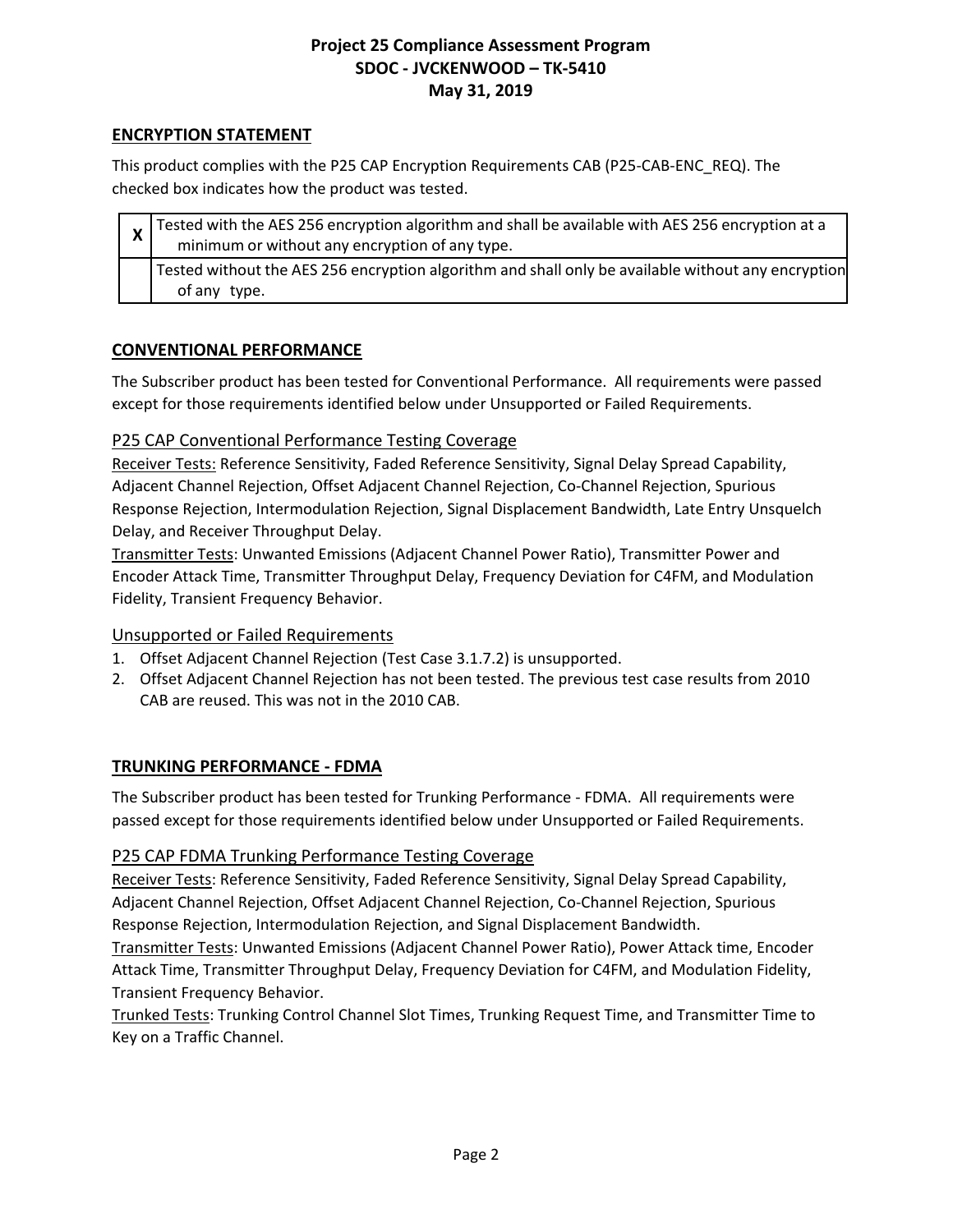### Unsupported or Failed Requirements

1. Offset Adjacent Channel Rejection (Test Case 3.1.7.2), Trunked Control Channel Slot Times - 37.5 ms Slot (Test Case 3.3.1), Trunking Request Time - 37.5 ms Slot (Test Case 3.3.2), Transmitter Time to Key on a Traffic Channel Explicit Channel Form (3.3.5) are unsupported.

### **TRUNKING PERFORMANCE - TDMA**

(only applicable for the 2017 CAB)

The Subscriber product does not support TDMA.

#### P25 CAP TDMA Trunking Performance Testing Coverage

Receiver Tests: Reference Sensitivity, Faded Reference Sensitivity, Signal Delay Spread Capability, Adjacent Channel Rejection, Offset Adjacent Channel Rejection, Co-Channel Rejection, Spurious Response Rejection, Intermodulation Rejection, and Signal Displacement Bandwidth. Transmitter Tests: Unwanted Emissions (Adjacent Channel Power Ratio), Frequency Deviation for H-CPM, Modulation Fidelity, Symbol Rate Accuracy, H-CPM Logical Channel Power measurements, and H-CPM Channel Time Alignment.

### Unsupported or Failed Requirements

1. N/A

Optional Product Capabilities Required to Pass Test Cases

1. N/A

## **CONVENTIONAL DIRECT MODE INTEROPERABILITY**

The Subscriber product has been tested for Conventional Direct Mode Interoperability. All test cases were passed except for those test cases identified below under Unsupported or Failed Test Cases. Test cases that passed but require specific, sometimes optional, product capabilities are also identified below.

### P25 CAP Direct Mode Interoperability Testing Coverage

Network Access Code (NAC) Operation, Group Voice Call, Emergency Call, Unit-to-Unit Voice Call, Encryption, Call Alert, Radio Check, Message Update, Status Update, Status Query, and Radio Unit Monitor.

### Unsupported or Failed Test Cases

1. Call Alert (Test Case 2.3.1), Radio Check (Test Case 2.3.2), Message Update (Test Case 2.3.3), Status Update (Test Case 2.3.4), Status Query (Test Case 2.3.5), Radio Unit Monitor (Test Case 2.3.6) are unsupported.

### Optional Product Capabilities Required to Pass Test Cases

1. In order to pass the Encryption test case, a subscriber with AES-256 encryption is required.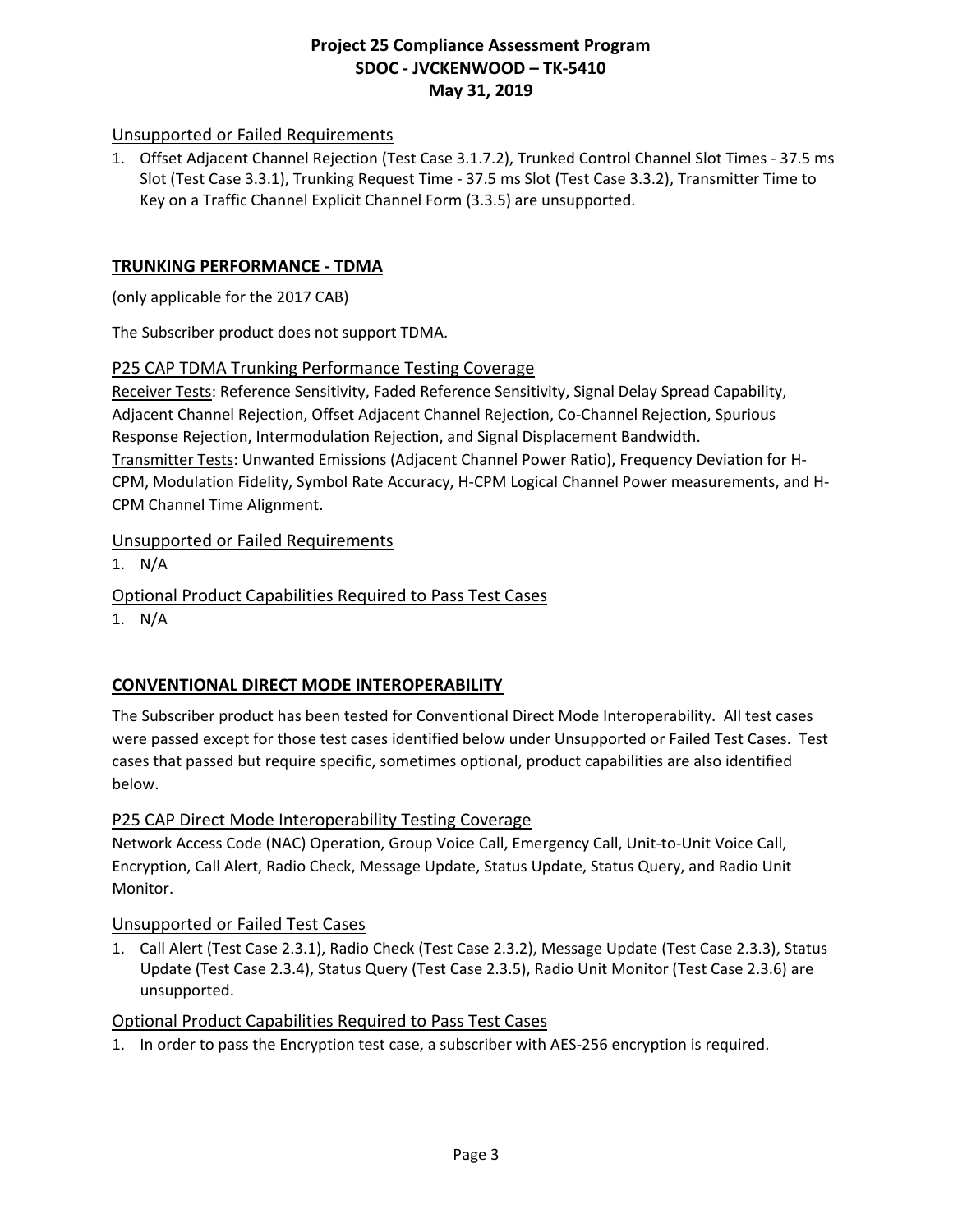### **CONVENTIONAL REPEAT MODE INTEROPERABILITY**

The Subscriber product has been tested for Conventional Repeat Mode Interoperability. All test cases were passed except for those test cases identified below under Unsupported or Failed Test Cases. Test cases that passed but require specific, sometimes optional, product capabilities are also identified below.

### P25 CAP Repeat Mode Interoperability Testing Coverage

Network Access Code (NAC) Operation, Group Voice Call, Emergency Call, Unit-to-Unit Voice Call, Encryption, Call Alert, Radio Check, Message Update, Status Update, Status Query, and Radio Unit Monitor.

#### Unsupported or Failed Test Cases

1. Call Alert (Test Case 2.5.1.4.1), Radio Check (Test Case 2.5.2.4.1), Message Update(Test Case 2.5.3.4.1, 2.5.3.4.3), Status Update (Test Case 2.5.4.4.1, 2.5.4.4.3), Status Query (Test Case 2.5.5.4.1), Radio Unit Monitor (Test Case 2.5.6.4.1, 2.5.6.4.3) are unsupported.

### Optional Product Capabilities Required to Pass Test Cases

1. In order to pass the Encryption test case, a subscriber with AES-256 encryption is required.

### **CONVENTIONAL REPEAT MODE with DISPATCH MONITORING CONSOLE INTEROPERABILITY**

The Subscriber product has been tested for Conventional Repeat Mode with Dispatch Monitoring Console Interoperability. All test cases were passed except for those test cases identified below under Unsupported or Failed Test Cases. Test cases that passed but require specific, sometimes optional, product capabilities are also identified below.

#### P25 CAP Repeat Mode Interoperability Testing Coverage

Group Voice Call, Emergency Call, All Call, Unit-to-Unit Voice Call, Encryption, Emergency Alarm, Call Alert, Radio Check, Radio Unit Inhibit/Uninhibit, Message Update, Status Update, Status Query, and Radio Unit Monitor.

#### Unsupported or Failed Test Cases

1. Call Alert (Test Case 2.7.2), Message Update (Test Case 2.7.6), Status Update (Test Case 2.7.7), Status Query (Test Case 2.7.8), Radio Unit Monitor (Test Case 2.7.9.4.1) are unsupported.

### Optional Product Capabilities Required to Pass Test Cases

1. In order to pass the Encryption test case, a subscriber with AES-256 encryption is required.

### **TRUNKED SUBSCRIBER UNIT INTEROPERABILITY – FDMA**

(Bassline features are tested as part of the 2016 CAB. Additional features are tested as part of the 2017 CAB.)

The Subscriber product has been tested for Trunked Interoperability - FDMA. All test cases were passed except for those test cases identified below under Unsupported or Failed Test Cases. Test cases that passed but require specific, sometimes optional, product capabilities are also identified below.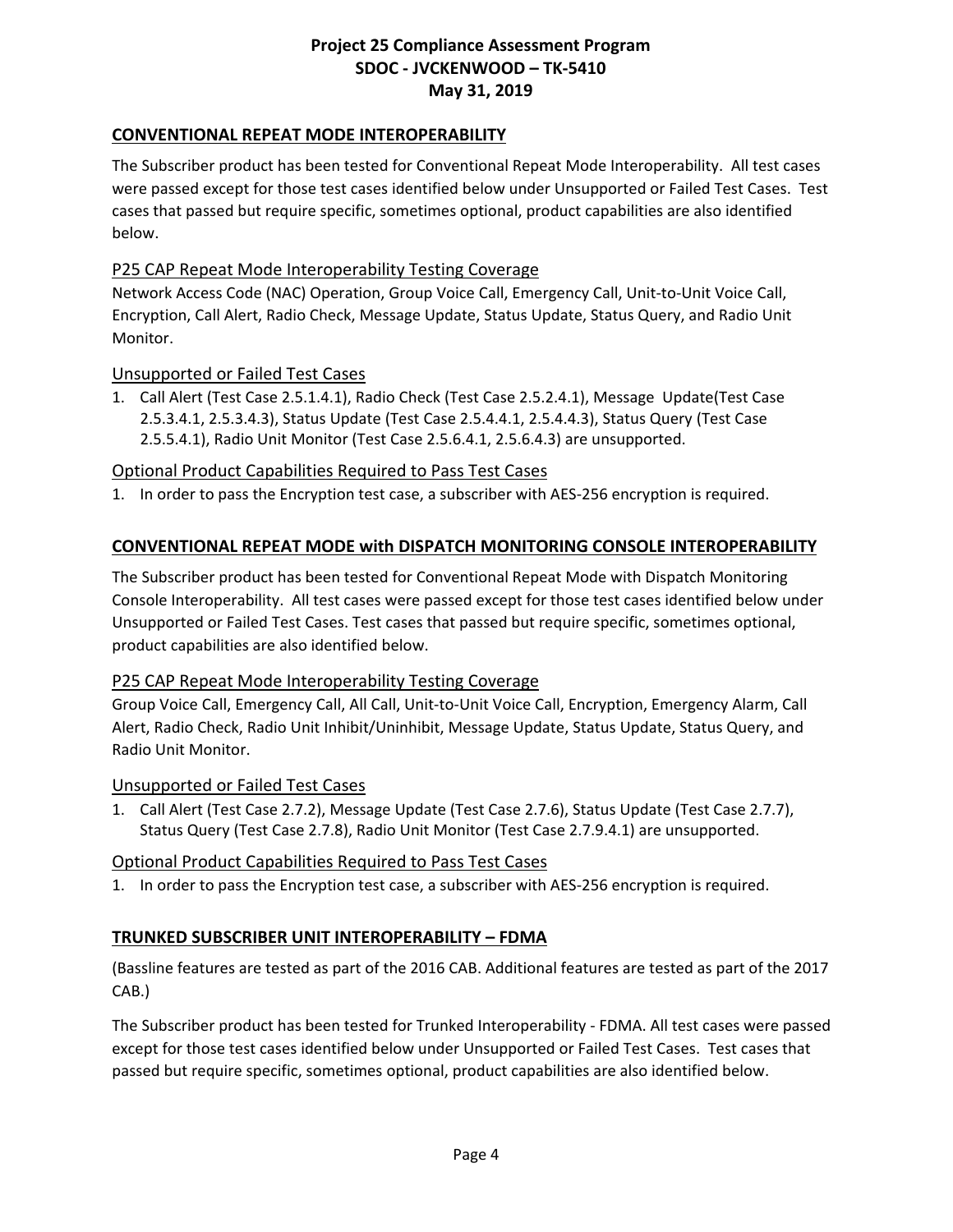### 2017 P25 CAP FDMA Trunked Interoperability Testing Coverage

Full Registration, Group Voice Call, Unit to Unit Voice Call, Broadcast Voice Call, Affiliation, Announcement Group Call, Emergency Alarm, Emergency Group Call, Encryption, Intra-Location Registration Area Roaming, Deregistration, System Call, Call Alert, Short Message, Status Query, Status Update, Radio Unit Monitoring, Radio Unit Disable/Re-Enable, Radio Check.

#### Unsupported or Failed Test Cases

1. Status Query (Test Case 2.2.17} and Radio Unit Monitoring (Test Case 2.2.19) are unsupported.

#### Optional Product Capabilities Required to Pass Test Cases

1. In order to pass the Encryption test case, a subscriber with AES-256 encryption is required.

#### **TRUNKED SUBSCRIBER UNIT INTEROPERABILITY - TDMA**

(only applicable for the 2017 CAB)

The Subscriber product does not support TDMA.

#### P25 CAP TDMA Trunked Interoperability Testing Coverage

Registration, Group Voice Call, Unit-to-Unit Voice Call, Broadcast Call, Announcement Group Call, Emergency Group Call, Encryption Group Call, System Call, Radio Unit Monitoring, and Transmitting Subscriber Forced Preemption.

Unsupported or Failed Test Cases

1. N/A

Optional Product Capabilities Required to Pass Test Cases **1. N/A** 

**SIGNATURE AND DATE** 

anglina Seay

Date Signed Vendor's Authorized Representative Signature

<u>Angelina Sea</u>

Vendor's Authorized Representative Printed Name